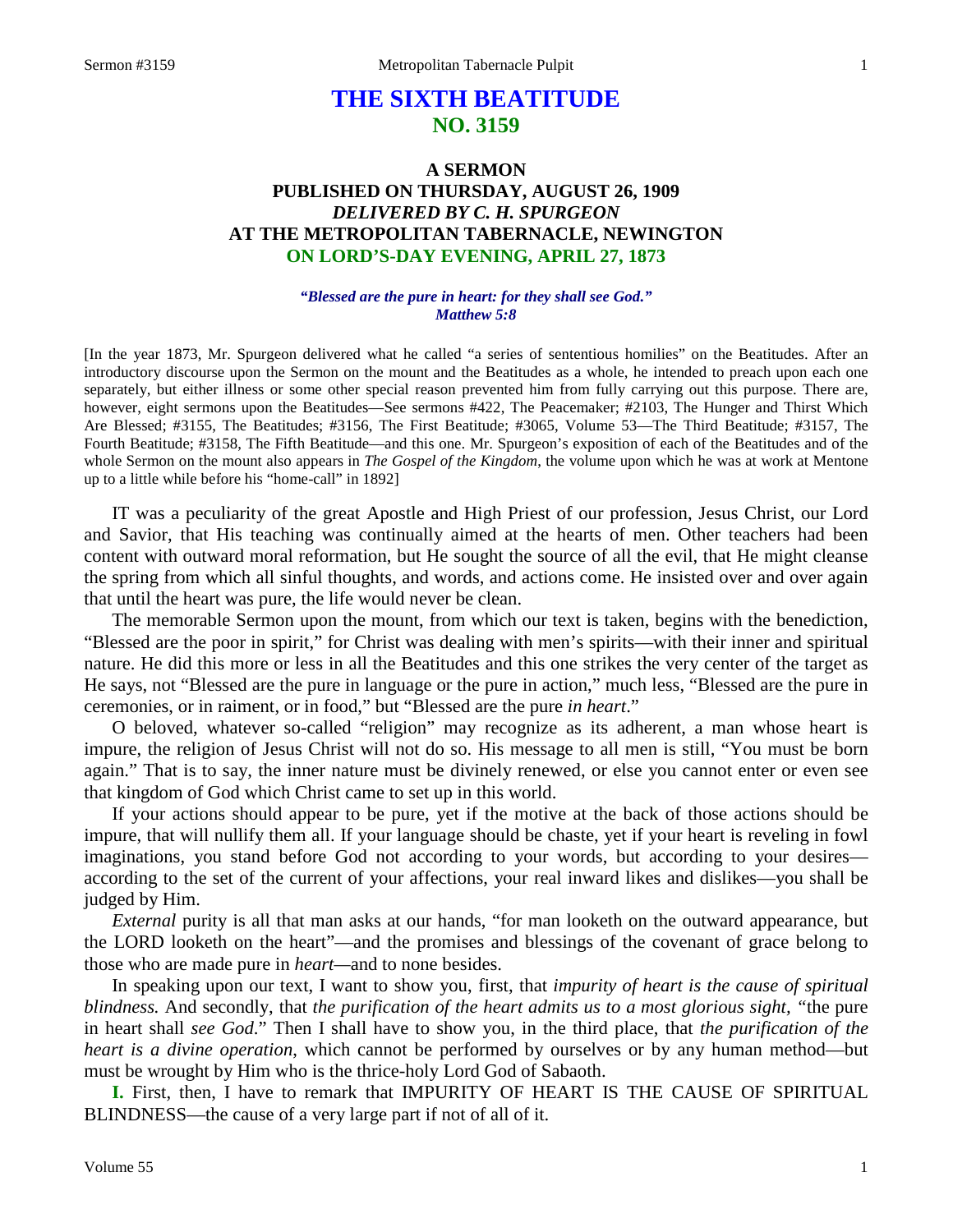A man who is intoxicated cannot see clearly, his vision is often distorted or doubled. And there are other cups, besides those which intoxicate, which prevent the mental eye from having clear sight, and he who has once drunk deeply of those cups will become spiritually blind, and others, in proportion as they imbibe the noxious draughts, will be unable to see afar off.

*There are moral beauties and immoral horrors which certain men cannot see because they are impure in heart*. Take, for instance, the covetous man, and you will soon see that there is no other dust that blinds so completely as gold dust. There is a trade which many regard as bad from top to bottom, but if it pays the man who is engaged in it, and he is of a grasping disposition, it will be almost impossible to convince him that it is an evil trade.

You will usually find that the covetous man sees no charm in generosity. He thinks that the liberal man, if he is not actually a fool, is so near akin to one that he might very easily be mistaken for one. He himself admires that which can be most easily grasped—and the more of it that he can secure, the better is he pleased.

The skinning of flints and the oppression of the poor are occupations in which he takes delight. If he has performed a dirty trick in which he has sacrificed every principle of honor, yet if it has turned out to his own advantage, he says to himself, "That was a clever stroke." And if he should meet with another of his own kind, he and his fellow would chuckle over the transaction and say how beautifully they had done it.

It would be useless for me to attempt to reason with an avaricious man—to show him the beauty of liberality—and on the other hand, I should not think of wasting my time in trying to get from him a fair opinion as to the justice of anything which he knew to be remunerative.

You know that, some years ago, there was a great fight in the United States over the question of slavery. Who were the gentlemen in England who took the side of the slave-owners? Why, mostly Liverpool men, who did so because slavery paid them. If it had not done so, they would have condemned it. And I daresay that those of us who condemned it did so the more readily because it did not pay us.

Men can see very clearly where there is nothing to be lost either way, but if it comes to be a matter of gain, the heart being impure, the eyes cannot see straight. There are innumerable things that a man cannot see if he holds a sovereign over each of his eyes—he cannot even see the sun then—and if he keeps the gold over his eyes, he will become blind. The pure in heart can see. But when covetousness gets into the heart, it makes the eye dim or blind.

Take another sin—the sin of oppression. There are men who tell us that, in their opinion, the persons who are in the highest positions in life are the very beauty and glory of the nation, and that poor people ought to be kept in their proper places, because they were created on purpose that "the nobility" might be sustained in their exalted position and that other highly respectable persons might also gather to themselves any quantity of wealth.

As to the idea of men wanting more money for their services, it ought not to be encouraged for a single moment, so these gentlemen say. And if the poor needlewoman toils and starves on the few pence she can earn, you must not say a word about it—there are "the laws of political economy" that govern all such cases, so she must be ground between the wheels that abound in this age of machinery and nobody ought to interfere in the matter.

Of course, an oppressor cannot or will not see the evil of oppression. If you put before him a case of injustice which is as plain as the nose on his face, he cannot see it, because he has always been under the delusion that he was sent into the world with a whip in his hand to drive other people about, for he is the one great somebody and other people are poor nobodies, only fit to creep under his huge legs and humbly ask his leave to live. In this way, oppression, if it gets into the heart, completely blinds the eye and perverts the judgment of the oppressor.

The same remark is true concerning lasciviousness. I have often noticed, when men have railed at religion and reviled the holy Word of God, that their lives have been impure. Seldom, if ever, have I met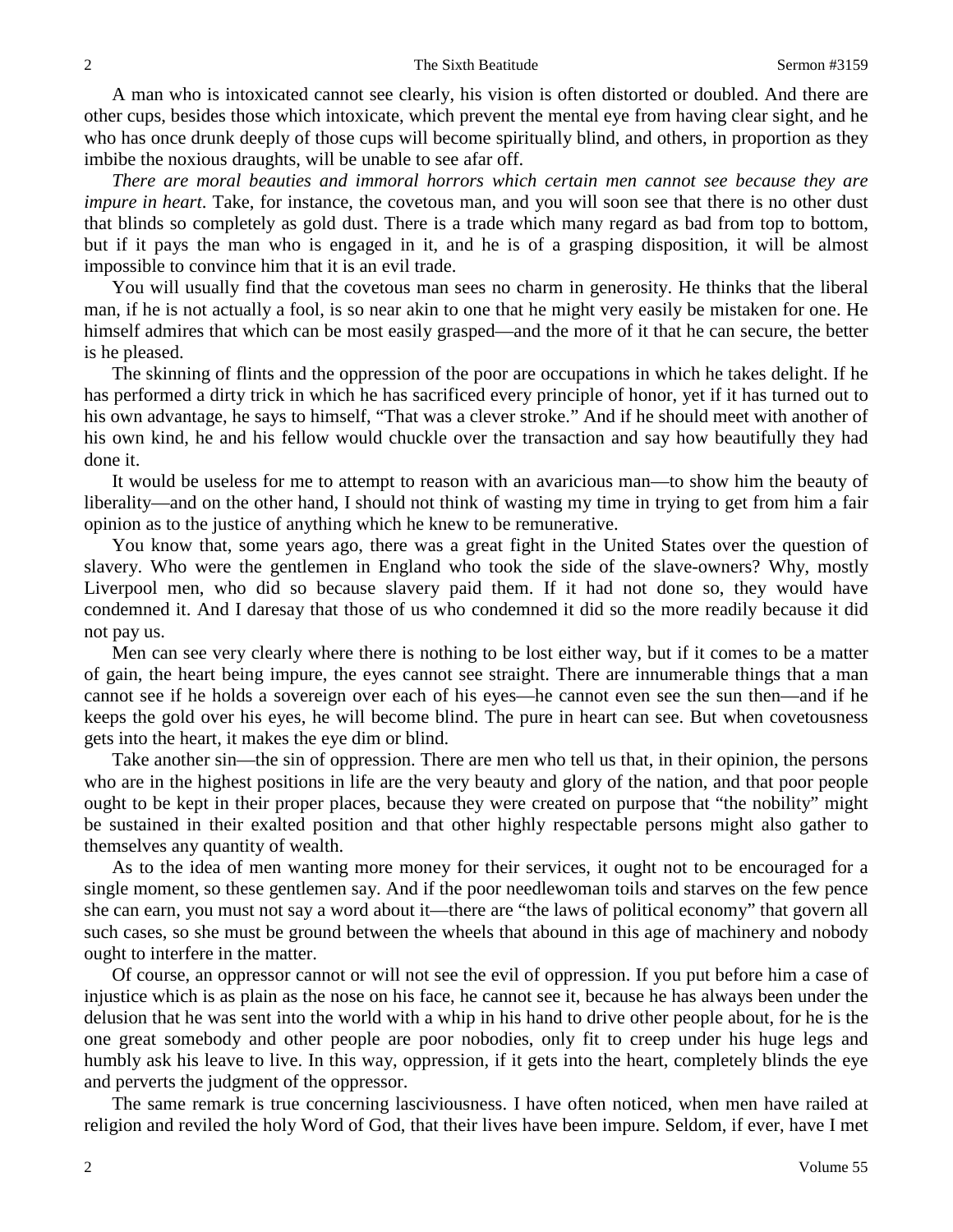with a case in which my judgment has deceived me with regard to the lives of men who have spoken against holy things.

I remember preaching, once, in a country town, just about harvest time, and in commenting on the fact that some farmers would not let the poor have any gleanings from their fields—I said I thought there were some who were so mean that, if they could rake their fields with a small tooth comb they would do so.

Thereupon, a farmer marched noisily out of the place in high dudgeon, and when he was asked why he was so wrathful, he answered, with the greatest simplicity, "Because I always rake my fields twice." Of course, he could not perceive any particular pleasure in caring for the poor, neither could he submit with a good conscience to the rebuke that came home to him so pointedly.

And when men speak against the Gospel, it is almost always because the Gospel speaks against them. The Gospel has found them out—it has charged them with the guilt of their sins and has arrested them. It has come to them like a policeman with his dark lantern, and turned the bull's eye full upon their iniquity, and therefore it is that they are so indignant. They would not be living as they are if they could see themselves as God sees them—they would not be able to continue in their filthiness, corrupting others as well as ruining themselves, if they could really see. And as these evil things get into the heart, they are certain to blind the eyes.

*The same thing may be said with regard to spiritual truth as well as moral truth*. We frequently meet with persons who say that they cannot understand the Gospel of Christ. At the bottom, in nine cases out of ten, I believe that it is their sin which prevents their understanding it. For instance, last Lord's-day evening [See sermon #3154, Concerning the Forbearance of God], I tried to preach to you upon the claims of God and sought to show you what right He has to us.

There may have been some of my hearers who said, "We do not recognize the claims of God to us." If any one of you talks like that, it is because your heart is not right in the sight of God, for if you were able to judge righteously, you would see that the highest claims in all the world are those of the Creator upon His creatures and you would at once say, "I recognize that He who has created has the right to govern—that He should be Master and Lord who is both greatest and best—and that He should be Lawgiver who is infallibly wise and just, and always kind and good."

When men practically say, "We would not cheat or rob our fellow men, but as for God, what does it matter how we treat Him?" The reason is that they are unjust in heart and their so called justice to their fellow men is only because their motto is "Honesty is *the best policy,*" and they are not really just in heart or else they would at once admit the just claims of the Most High.

The great central doctrine of the atonement can never be fully appreciated until a man's heart is rectified. You have probably often heard such remarks as these, "I don't see why there should be any recompense made to God for sin. Why could He not forgive transgression at once and have done with it? What need is there of a substitutionary sacrifice?"

Ah, sir! if you had ever felt the weight of sin upon your conscience, if you had ever learnt to loathe the very thought of evil, if you had been brokenhearted because you have been so terribly defiled by sin, you would feel that the atonement was not only required by God, but that it was also required by your own sense of justice. And instead of rebelling against the doctrine of vicarious sacrifice, you would open your heart to it and cry, "That is precisely what I need."

The purest-hearted people who have ever lived are those who have rejoiced to see God's righteous law vindicated and magnified by Christ's death upon the cross as the Substitute for all who believe in Him, so that while God's mercy is displayed in matchless majesty, intense satisfaction is felt that there could be a way of reconciliation by which every attribute of God should derive honor and glory—and yet poor lost sinners should be lifted up into the high and honorable position of children of God. The pure in heart see no difficulty in the atonement—all the difficulties concerning it arise from the want of purity there.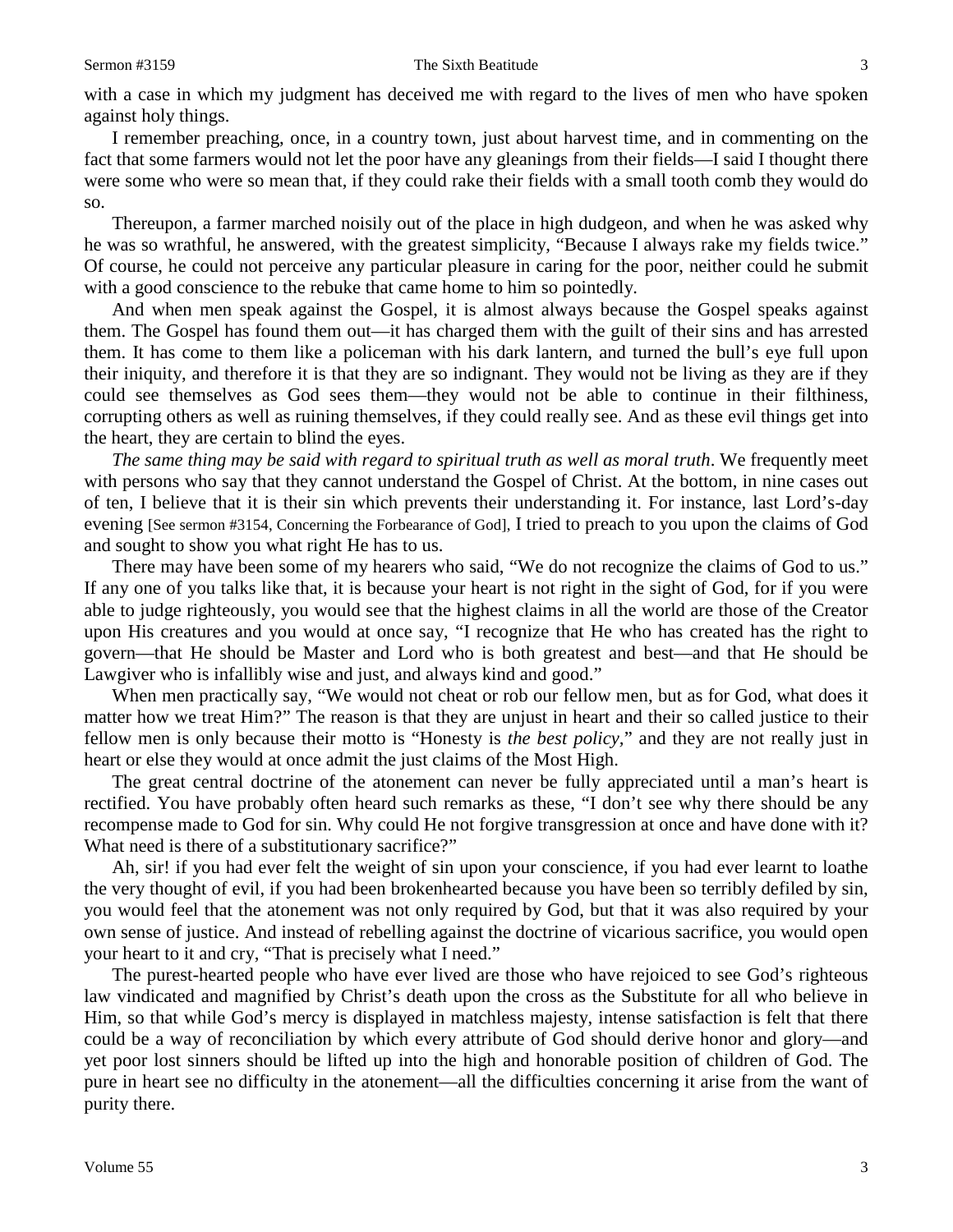The same may be said of the equally important truth of regeneration. The impure in heart cannot see any need of being born again. They say, "We admit that we are not quite all that we should be, but we can easily be made all right. As to the talk about a new creation, we do not see any need of that. We have some few mistakes, which will be rectified by experience. And there have been some errors of life which we trust may be condoned by future watchfulness and care."

But if the unrenewed man's heart were pure, he would see that his nature has been an evil thing from the beginning, and he would realize that thoughts of evil as naturally rise in us as sparks do from a fire, and he would feel that it would be a dreadful thing that such a nature as that should remain unchanged. He would see within his heart jealousies, murders, rebellions, and evils of every kind—and his heart would cry out to be delivered from itself.

But just because his heart is impure, he does not see his own impurity, and does not and will not confess his need to be made a new creature in Christ Jesus. But as for you who are pure in heart, what do you now think of your old nature? Is it not the heavy burden that you continually carry about with you? Is not the plague of your own heart the worst plague under heaven? Do you not feel that the very tendency to sin is a constant grief to you and that if you could but get rid of it altogether, your heaven would have begun below? So it is the pure in heart who see the doctrine of regeneration, and those who see it not, see it not because they are impure in heart.

The same remark is true concerning the glorious character of our blessed Lord and Master, Jesus Christ. Who has ever found fault with that, except men with bat's eyes? There have been unconverted men who have been struck with the beauty and purity of Christ's life, but the pure in heart are enamored of it. They feel that it is more than a human life, that it is divine, and that God Himself is revealed in the person of Jesus Christ His Son.

If any man does not see the Lord Jesus Christ to be thus superlatively lovely, it is because he is himself not purified in heart, for if he were, he would recognize in Him the mirror of all perfection and would rejoice to do reverence to Him. But alas! it is still true that, as it is with moral matters, so is it with that which is spiritual, and therefore the great truths of the Gospel cannot be perceived by those whose heart is impure.

There is one form of impurity which, beyond all others, seems to blind the eye to spiritual truth, and that is duplicity of heart. A man who is simple-minded, honest, sincere, childlike, is the man who enters the kingdom of heaven when its door is opened to him. The things of the kingdom are hidden from the double-minded and the deceitful, but they are plainly revealed to the babes in grace—the simple-hearted, transparent people who wear their heart upon their sleeve.

It is quite certain that the hypocrite will never see God while he continues in his hypocrisy. In fact, he is so blind that he cannot see anything, and certainly cannot see himself as he really is in God's sight. The man who is quite satisfied with the name of a Christian without the life of a Christian will never see God nor anything at all until his eyes are divinely opened.

What does it matter to anybody else what his opinion is upon any subject whatever? We should not care to have praise from the man who is double-minded and who is practically a liar, for while he is one thing in his heart, he endeavors to pass himself off for another thing in his life.

Formalism, too, will never see God, for formalism always looks to the shell and never gets to the kernel. Formalism licks the bone, but never gets to the marrow. It heaps to itself ceremonies, mostly of its own invention, and when it has attended to these, it flatters itself that all is well, though the heart itself still lusts after sin.

The widow's house is being devoured even at the very time when the Pharisee is making long prayers in the synagogue or at the corners of the streets. Such a man cannot see God. There is a kind of reading of the Scriptures which will never lead a man to see God. He opens the Bible, not to see what is there, but to see what he can find to back up his own views and opinions.

If the texts he wants are not there, he will twist others round till he, somehow or other, gets them on his side. But he will only believe as much as agrees with his own preconceived notions. He would like to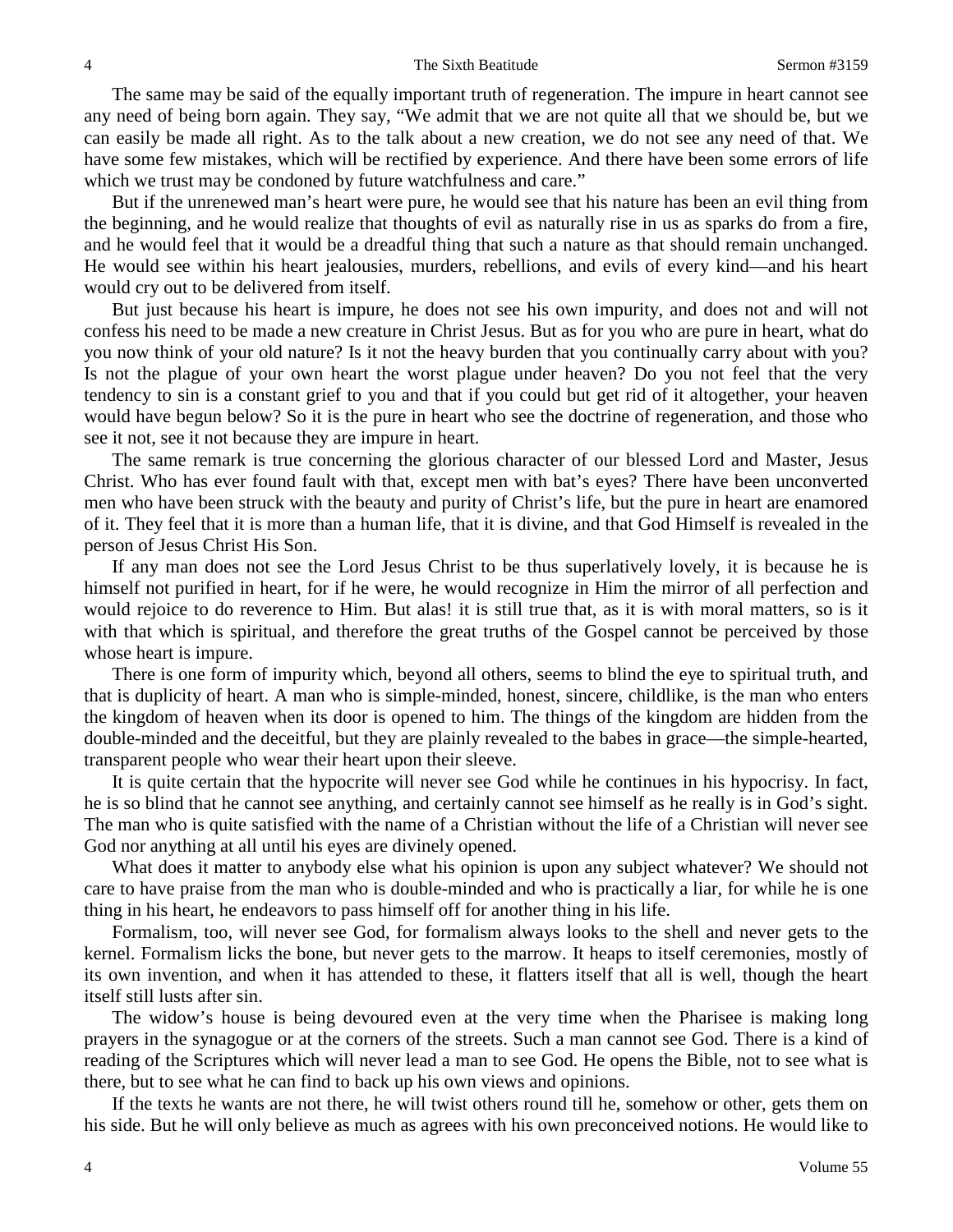The crafty man, too, never sees God. I am afraid for no man as much as for the crafty, the man whose guiding star is "policy." I have seen rough sailors converted to God, and blasphemers, harlots, and great sinners of almost all kinds brought to the Savior, and saved by His grace. And very often they have told the honest truth about their sins and have blurted out the sad truth in every outspoken fashion. And when they have been converted, I have often thought that they were like the good ground of which our Savior spoke—with an honest and good heart in spite of all their badness.

But as for the men of snake-like nature, who say to you, when you talk to them about religion, "Yes, yes," but do not mean it at all—the men who are never to be trusted—Mr. Smooth-Tongue, Mr. Facing-Both-Ways, Mr. By-Ends, Mr. Fair-Speech and all that class of people—God Himself never seems to do anything but let them alone. And so far as my observation goes, His grace seldom seems to come to these double-minded men who are unstable in all their ways. These are the people who never see God.

It has been remarked by a very excellent writer, that our Lord probably alluded to this fact in the verse which forms our text. In Oriental countries the king is seldom to be seen. He lives in retirement and to get an interview with him is a matter of great difficulty. And there are all sorts of plots, and plans, and intrigues, and perhaps, the use of backstairs influence, and in that way a man may at last get to see the king.

But Jesus Christ says, in effect, "That is not the way to see God." No. No one ever gets to Him by craftiness, by plotting, and planning, and scheming—but the simple-minded man who goes humbly to Him, just as he is, and says, "My God, I desire to see You. I am guilty and I confess my sin, and plead with You, for Your dear Son's sake, to forgive it," he it is who sees God.

I think there are some Christians who never see God as well as others do—I mean some brethren who, from their peculiar constitution, seem naturally of a questioning spirit. They are generally puzzled about some doctrinal point or other, and their time is mostly taken up with answering objections and removing doubts. Perhaps some poor humble country woman, who sits in the aisle and who knows, as Cowper says, nothing more than that her Bible is true, and that God always keep His promises, sees a great deal more of God than the learned and quibbling brother who vexes himself about foolish questions to no profit.

I remember telling you of a minister, who, calling on a sick woman, desired to leave a text with her for her private meditation. So, opening her old Bible, he turned to a certain passage, which he found that she had marked with the letter P. "What does that P mean, my sister?" he asked. "That means *precious*, sir. I found that text very precious to my soul on more than one special occasion." He looked for another promise, and against this he found in the margin T and P. "And what do these letters mean, my good sister?" "They mean *tried and proved*, sir, for I tried that promise in my greatest distress and proved it to be true. And then I put that mark against it so that, the next time I was in trouble, I might be sure that that promise was still true." The Bible is scored all over with those Ts and Ps by generation after generation of believers who have tested the promises of God and proved them to be true.. May you and I, beloved, be among those who have thus tried and proved this precious Book!

**II.** Our second remark was that THE PURIFICATION OF THE HEART ADMITS US TO A MOST GLORIOUS SIGHT, "The pure in heart *shall see God*."

What does that mean? It means many things. I will briefly mention some of them. First, *the man, whose heart is pure, will be able to see God in nature*. When his heart is clean, he will hear God's footfall everywhere in the garden of the earth in the cool of the day. He will hear God's voice in the tempest, sounding in peal on peal from the tops of the mountains. He will behold the Lord walking on the great and mighty waters, or see Him in every leaf that trembles in the breeze. Once get the heart right and then God can be seen everywhere. To an impure heart, God cannot be seen anywhere, but to a pure heart God is to be seen everywhere—in the deepest caverns of the sea, in the lonely desert, in every star that gems the brow of midnight.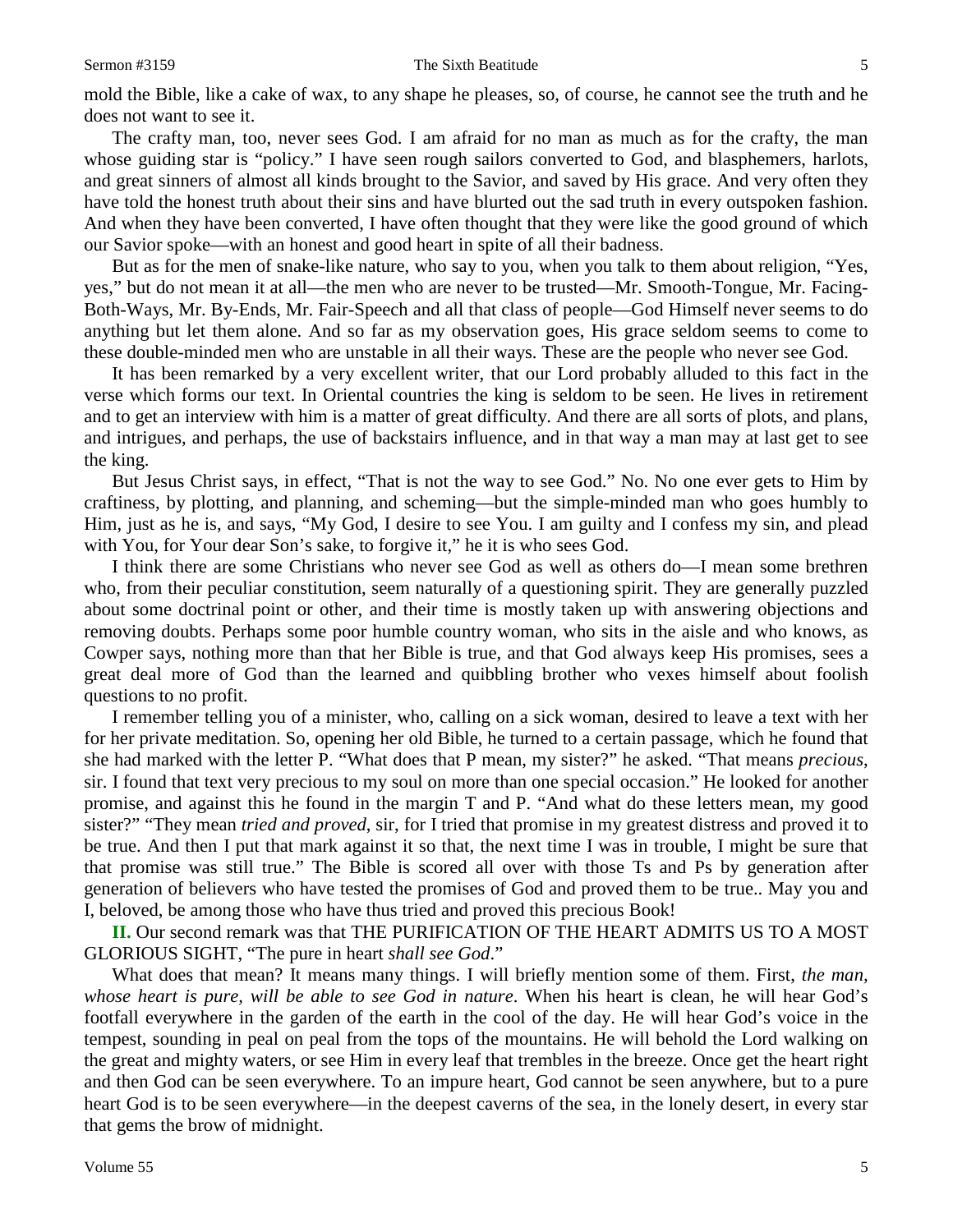Further, *the pure in heart see God in the Scriptures*. Impure minds cannot see any trace of God in them. They see reasons for doubting whether Paul wrote the epistle to the Hebrews, they doubt the canonicity of the Gospel according to John—and that is about all that they ever see in the Bible. But the pure in heart see God on every page of this blessed Book. As they read it devoutly and prayerfully, they bless the Lord that He has been pleased so graciously to reveal Himself to them by His Spirit, and that He has given them the opportunity and the desire to enjoy the revelation of His holy will.

Besides that, *the pure in heart see God in His church*. The impure in heart cannot see Him there at all. To them, the church of God is nothing but a conglomeration of divided sects. And looking upon these sects, they can see nothing but faults, and failures, and imperfections. It should always be remembered that every man sees that which is according to his own nature.

When the vulture soars in the sky, he sees the carrion wherever it may be. And when the dove on silver wings mounts up to the azure, she sees the clean winnowed corn wherever it may be. The lion sees his prey in the forest and the lamb sees its food in the grassy meadow. Unclean hearts see little or nothing of good among God's people, but the pure in heart see God in His church and rejoice to meet Him there.

But seeing God means much more than perceiving traces of Him in nature, in the Scriptures, and in His church—it means that *the pure in heart begin to discern something of God's true character*. Any man who is caught in a thunderstorm, and who hears the crash of the thunder, and sees what havoc the lightning flashes work, perceives that God is mighty. If he is not so foolish as to be an atheist, he says, "How terrible is this God of the lightning and the thunder!"

But to perceive that God is eternally just and yet infinitely tender—and that He is sternly severe and yet immeasurably gracious, and to see the various attributes of the deity all blending into one another as the colors of the rainbow make one harmonious and beautiful whole—this is reserved for the man whose eyes have been first washed in the blood of Jesus, and then anointed with heavenly eye salve by the Holy Spirit.

It is only such a man who sees that God is always and altogether good, and who admires Him under every aspect, seeing that all His attributes are beautifully blended and balanced, and that each one sheds additional splendor upon all the rest. The pure in heart shall in that sense see God, for they shall appreciate His attributes and understand His character as the ungodly never can.

But more than that, *they shall be admitted into His fellowship*. When you hear some people talk about there being no God, and no spiritual things, and so on, you need not be at all concerned at what they say, for they are not in a position to warrant them in speaking about the matter. For instance, an ungodly man says, "I do not believe there is a God, for I never saw Him." I do not doubt the truth of what you say, but when I tell you that I *have* seen Him, you have no more right to doubt my word than I have to doubt yours.

One day at an hotel dinner table, I was talking with a brother minister about certain spiritual things, when a gentleman, who sat opposite to us, and who had a serviette tucked under his chin, and a face that indicated his fondness for wine, made this remark, "I have been in this world for sixty years and I have never yet been conscious of anything spiritual." We did not say what we thought, but we thought it was very likely that what he said was perfectly true—and there are a great many more people in the world who might say the same as he did. But that only proved that *he* was not conscious of anything spiritual—not that others were not conscious of it.

There are plenty of other people who can say, "We are conscious of spiritual things. We have been, by God's presence among us, moved, and bowed, and carried forward, and cast down, and then lifted up into joy, and happiness, and peace—and our experiences are as true phenomena, at least to us, as any phenomena under heaven. And we are not to be beaten out of our beliefs, for they are supported by innumerable undoubted experiences." "He that dwelleth in the secret place of the most High shall abide under the shadow of the Almighty." "But there is no such secret place," says one, "and no such shadow." How do you know that?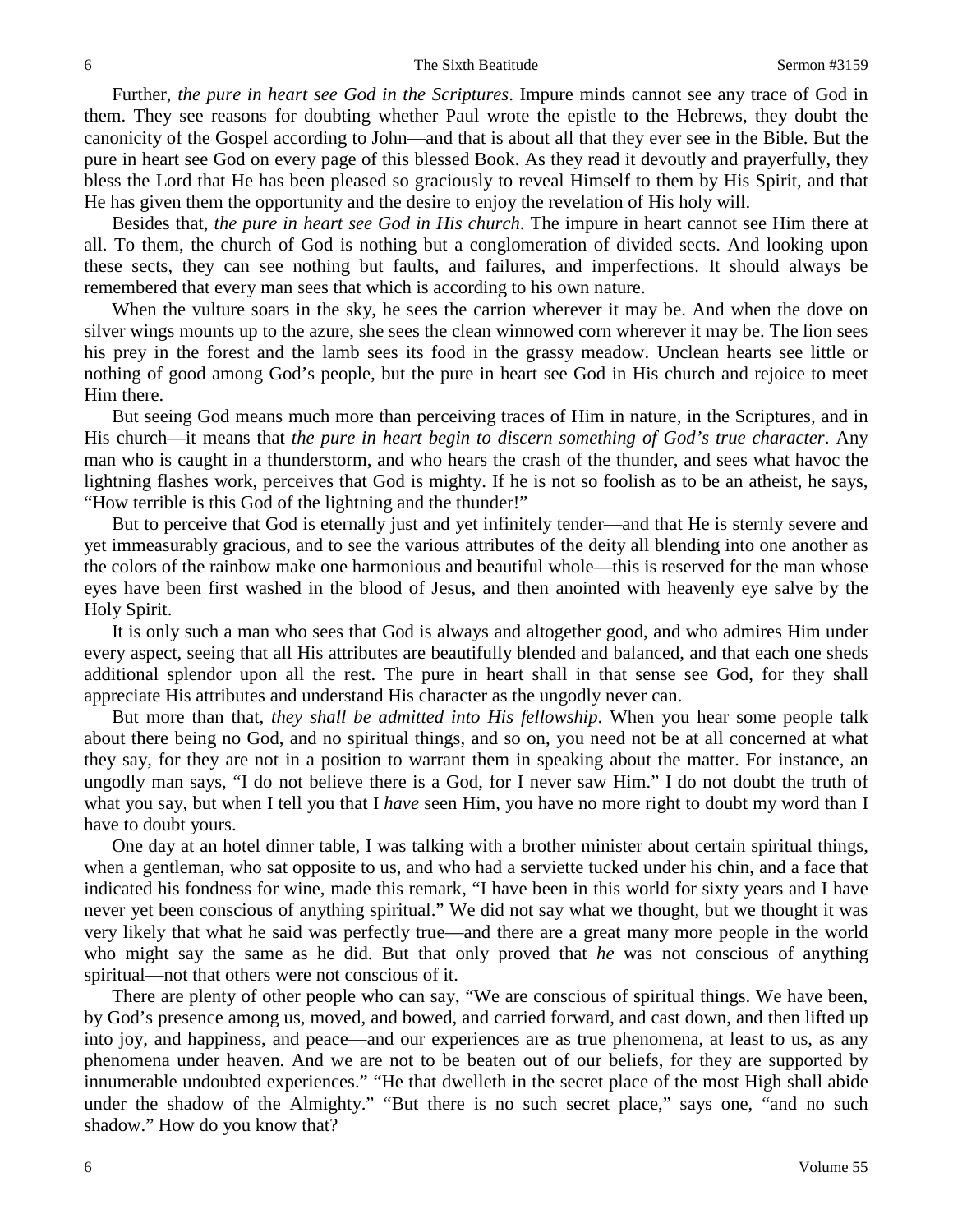#### Sermon #3159 The Sixth Beatitude 7

If someone else comes and says, "Ah! but I am dwelling in that secret place and abiding under that shadow," what will you say to him? You may call him a fool if you like, but that does not prove that he is one—though it may prove that you are one, for he is as honest a man as you are—and as worthy to be believed as you are.

Some years ago, a lawyer in America attended a religious meeting, where he heard about a dozen persons relating their Christian experience. He sat with his pencil in his hand and jotted down their evidence as they gave it. At last he said to himself "If I had a case in court, I should like to have these persons in the witness box, for I should feel that, if I had their evidence on my side, I should gain the case." Then he thought, "Well, I have ridiculed these people as fanatics, yet I would like their evidence in court upon other matters. They have nothing to gain by what they have been saying, so I ought to believe that what they have said is true." And the lawyer was simple enough, or rather, wise enough and pure enough in heart—to look at the matter rightly, and so he also came to see the truth and to see God.

Many of us could testify, if this were the time to do so, that there is such a thing as fellowship with God even here on earth, but men can enjoy it only in proportion as they give up their love of sin. They cannot talk with God after they have been talking filthiness. They cannot speak with God as a man speaks with his friend if they are accustomed to meet boon companions in the alehouse and delight to mingle with the ungodly who gather there. The pure in heart may see God and do see Him—not with the natural eye, and far from us be such a carnal idea as that—but with their inner spiritual eye they see the great God who is Spirit, and they have spiritual but very real communion with the Most High.

The expression, "They shall see God," may mean something else. As I have already said, those who saw Oriental monarchs were generally considered to be highly-privileged persons. There were certain ministers of state who had the right to go in and see the king whenever they chose to do so, and the pure in heart have just such a right given to them to go in and see their King at all times.

In Christ Jesus, they have boldness and access with confidence in coming to the throne of the heavenly grace. Being cleansed by the precious blood of Jesus, they have become the ministers, that is, the servants of God, and He employs them as His ambassadors, and sends them on high and honorable errands for Him—and they may see Him whenever their business for Him entitles them to an audience with Him.

And lastly, *the time shall come when those who have thus seen God on earth shall see Him face to face in heaven*. Oh, the splendor of that vision! It is useless for me to attempt to talk about it. Possibly within a week, some of us will know more about it than all the divines on earth could tell us. 'Tis but a thin veil that parts us from the glory-world. It may be rent asunder at any moment and then at once,

### *"Far from a world of grief and sin, With God eternally shut in,"—*

the pure in heart shall fully understand what it is to *see God.* May that be your portion, beloved, and mine also, forever and ever!

**III.** Now, lastly, and very briefly, I have to remind you that THIS PURIFICATION OF THE HEART IS A DIVINE WORK.

And believe me when I tell you that *it is never an unnecessary work*. No man (except the man Christ Jesus), was ever born with a pure heart. All have sinned, all need to be cleansed—there is none good no, not one.

Let me also assure you that *this work was never performed by any ceremony*. Men may say what they please, but no application of water ever made a man's heart any better. Some tell us that, in baptism, by which they mean baby sprinkling as a rule, they regenerate and make members of Christ, children of God, and inheritors of the kingdom of heaven. But those who are sprinkled are no better than other people. They grow up in just the same way as others. The whole ceremony is useless, and worse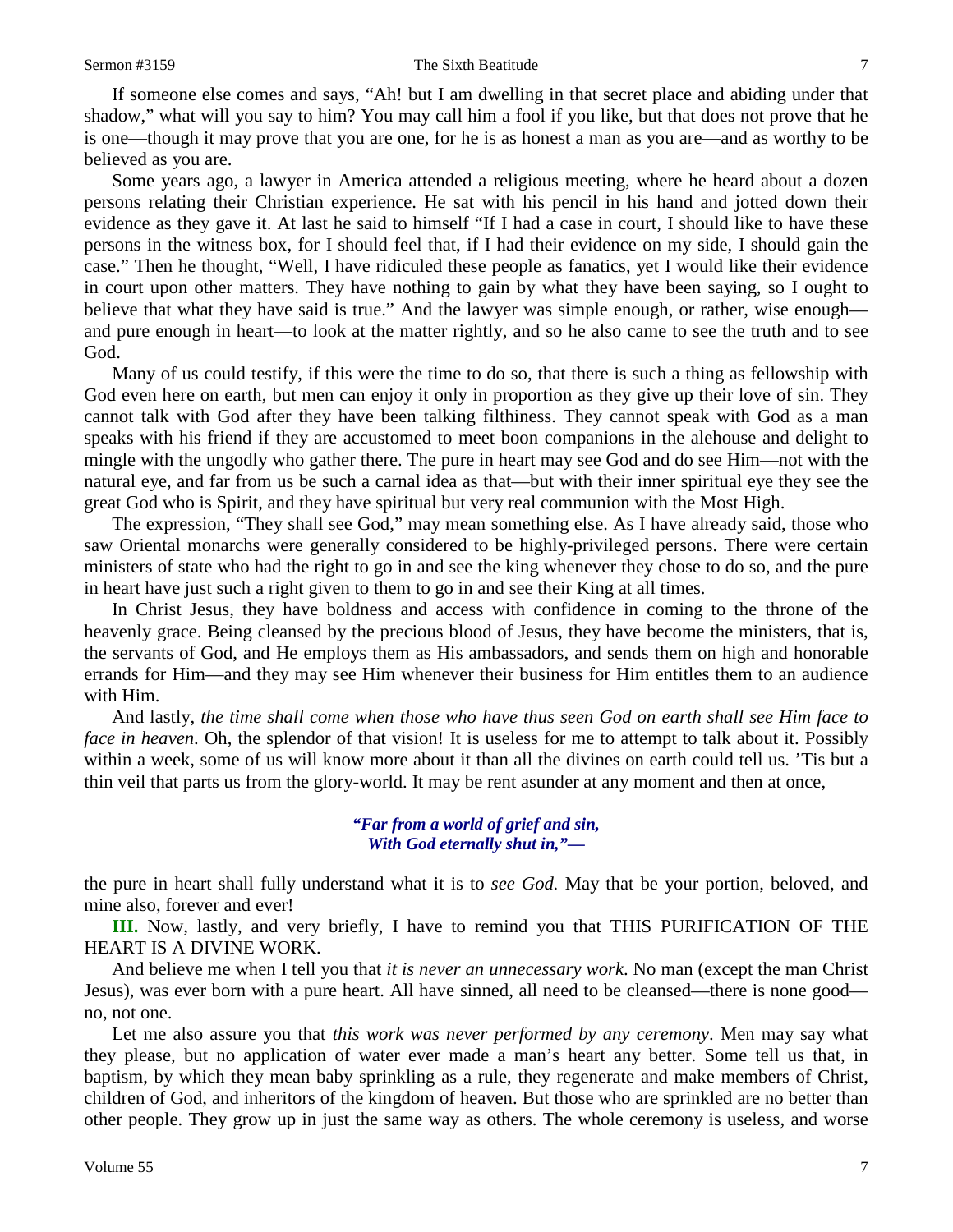than that, for it is clean contrary to the example and teaching of the Lord Jesus Christ. No aqueous applications, no outward ceremonies can ever affect the heart.

Neither can the heart be purified *by any process of outward reformation*. The attempt has often been made to work from the outside to the inside, but it cannot be done—you might as well try to give a living heart to a marble statue by working upon the outside of it with a mallet and chisel. And to make a sinner pure in heart is as great a miracle as if God were to make that marble statue live, and breathe, and walk.

*The heart can only be purified by God's Holy Spirit*. He must come upon us, and overshadow us, and when He thus comes to us, then is our heart changed, but never before that. When the Spirit of God thus comes to us, He cleanses the soul—to follow the line of our Savior's teaching in the chapter before us by showing us our spiritual poverty, "Blessed are the poor in spirit." That is the first work of God's grace—to make us feel that we are poor, that we are nothing, that we are undeserving, ill-deserving, hell-deserving sinners.

As the Spirit of God proceeds with His work, the next thing that He does is to make us mourn, "Blessed are they that mourn." We mourn to think that we should have sinned as we have done, we mourn after our God, we mourn after pardon. And then the great process that effectually cleanses the heart is the application of the water and the blood which flowed from the riven side of Christ upon the cross.

Here it is, O sinners, that you will find a double cure from the guilt and from the power of sin! When faith looks to the bleeding Savior, it sees in Him not merely pardon for the past, but the putting away of the sinfulness of the present. The angel said to Joseph, before Christ was born, "Thou shalt call his name JESUS: for he shall save his people from their sins."

The whole process of salvation may be briefly explained thus. The Spirit of God finds us with foul hearts, and He comes and throws a divine light into us so that we see that they are foul. Then He shows us that, being sinners, we deserve to endure God's wrath and we realize that we do. Then He says to us, "But that wrath was borne by Jesus Christ for you."

He opens our eyes and we see that "Christ died for us"—in our room, and place, and stead. We look to Him, we believe that He died as our Substitute, and we trust ourselves with Him. Then we know that our sins are forgiven us for His name's sake and the cry of pardoned sin goes through us with such a thrill as we never felt before. And the next moment the forgiven sinner cries, "Now that I am saved, now that I am pardoned, my Lord Jesus Christ, I will be Your servant forever. I will put to death the sins that put You to death, and if You will give me the strength to do so, I will serve You as long as I live!"

The current of the man's soul ran before towards evil, but the moment that he finds that Jesus Christ died for him, and that his sins are forgiven him for Christ's sake, the whole stream of his soul rushes in the other direction towards that which is right. And though he still has a struggle against his old nature, yet from that day forth the man is pure in heart—that is to say, his heart loves purity, his heart seeks after holiness, his heart pines after perfection.

Now he is the man who sees God, loves God, delights in God, longs to be like God, and eagerly anticipates the time when he shall be with God and see Him face to face. That is the process of purification—may you all enjoy it through the effectual working of the Holy Spirit! If you are willing to have it, it is freely proclaimed to you. If you truly desire the new heart and the right spirit, they will be graciously given to you.

There is no need for you to try to fit yourselves to receive them. God is able to work them in you this very hour. He who will wake the dead with one blast of the resurrection trumpet can change your nature with the mere volition of His gracious mind. He can, while you sit in this house, create in you a new heart, renew a right spirit within you, and send you out as different a man from what you were when you came in as if you were a new-born child. The power of the Holy Spirit to renew the human heart is boundless.